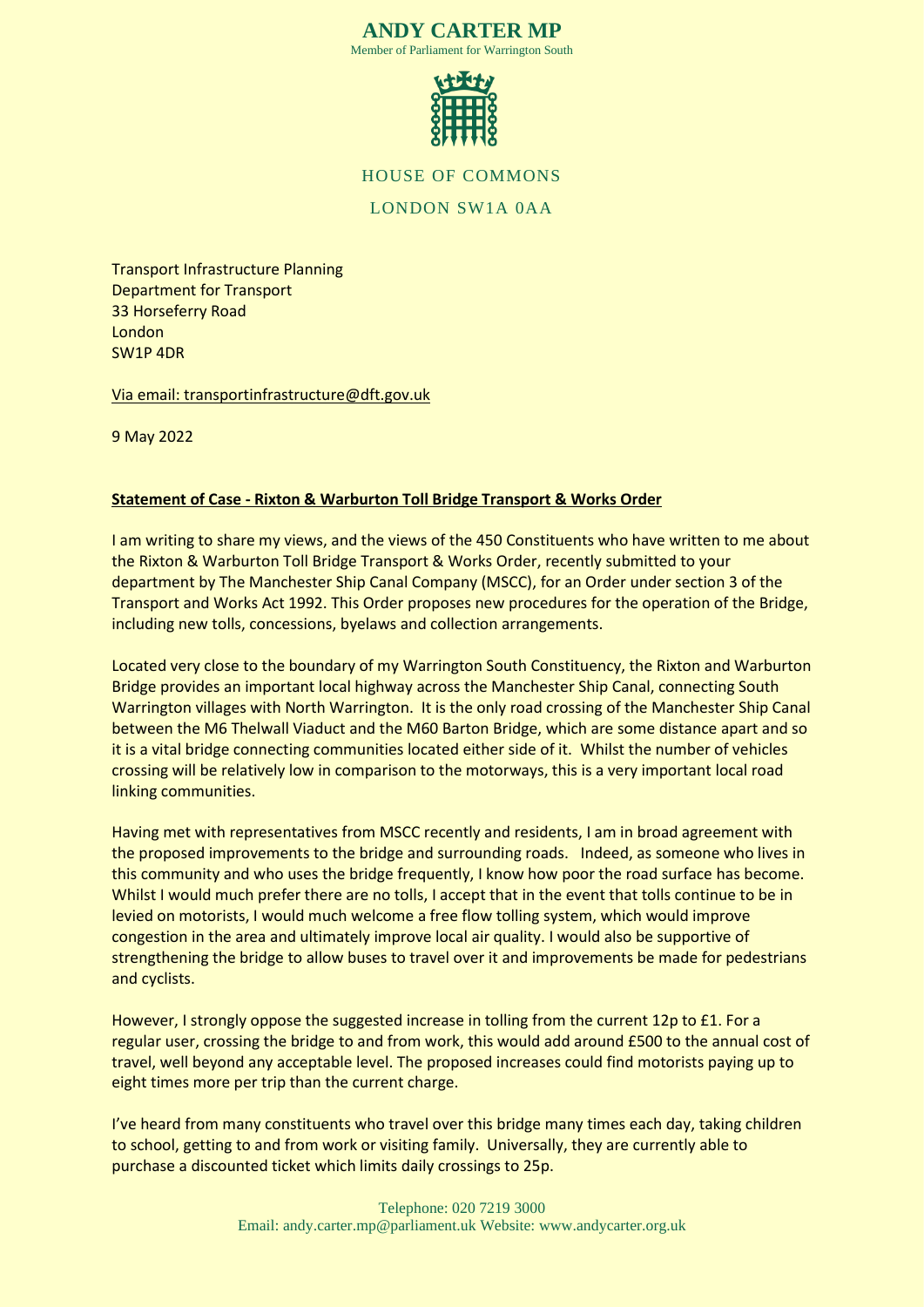#### **ANDY CARTER MP** Member of Parliament for Warrington South



#### HOUSE OF COMMONS

## LONDON SW1A 0AA

The proposed toll of £1 per crossing is a substantial increase which would have a significant financial impact on local residents, particularly those who need to use the bridge regularly to get to work or visit family.

Furthermore, I do not believe the improvements to the bridge should be financed from an increase in tolls, Manchester Ship Canal Company have repeatedly failed to undertake regular repairs, the last being in 1998 and the level of investment now required should not be placed on local residents. As very little maintenance work has been undertaken, you would assume that Manchester Ship Canal Company have managed to build up a significant fund from the existing toll charges, and therefore upgrade the bridge using existing resources.

The draft Order allows for the ability to increase tolls charged annually, at a rate 1% lower than the consumer price index. I do not agree with this proposal (and any other indexation related increase). Increasing the toll on this basis, without a cap, will lead to significant increases.

Despite indicating that discounts would be available for regular users, the draft Order does not make any provision for toll charge discounts for residents. Warrington residents, particularly those within Lymm North and Thelwall and Lymm South wards, use the bridge on a daily basis, as it is the primary crossing point across the Manchester Ship Canal in the wider area. Reflecting this, the Rixton & Warburton Toll Bridge Sustainable Investment Plan (July 2021) stated that a local customer discount set at around 50% for the residents of postcodes WA3 6 and WA13 9 could be considered.

I am concerned that these discounts are not included in the draft Order and requests that Manchester Ship Canal Company clearly sets out a concession (of at least 50% for all toll charges) for residents within postcodes WA3 6 and WA 13. I am concerned that a substantial part of Lymm and Broomedge area not included in the original proposed discount area and I would therefore want to see an increase to the size of this discount area to the entire WA13 postcode.

I do not support the proposed change to enable MSCC to make and enforce byelaws. This would enable them greater control over the use and operation of the bridge and approach road. They could regulate matters such as stoppages / obstructions, repairs and passage of dangerous goods etc. This ability is questioned, as the use of Traffic Orders is considered to be the way the use of the road and bridge should be regulated. It would also enable the charging and collection of specified liabilities for unpaid tolls (set at £30 when paid in full with 14 days, rising to £60 when paid between 14- 28 days and £100.00 when paid after 28 days).

This bridge has a strategic role in the local highway network, given the limited crossings over the Manchester Ship Canal and the frequent closures of the M6 Motorway Thelwall Viaduct due to high winds. I would therefore also request that the Order contains provisions included within the Memorandum of Understanding signed by Peel Ports and Warrington Borough Council in 2014 which includes provision for removing toll charges during periods of heavy congestion and / or road closures affecting the M6 motorway. The order should also refer to the fact that no toll is to be charged for public service vehicles, emergency vehicles, cyclists and pedestrians.